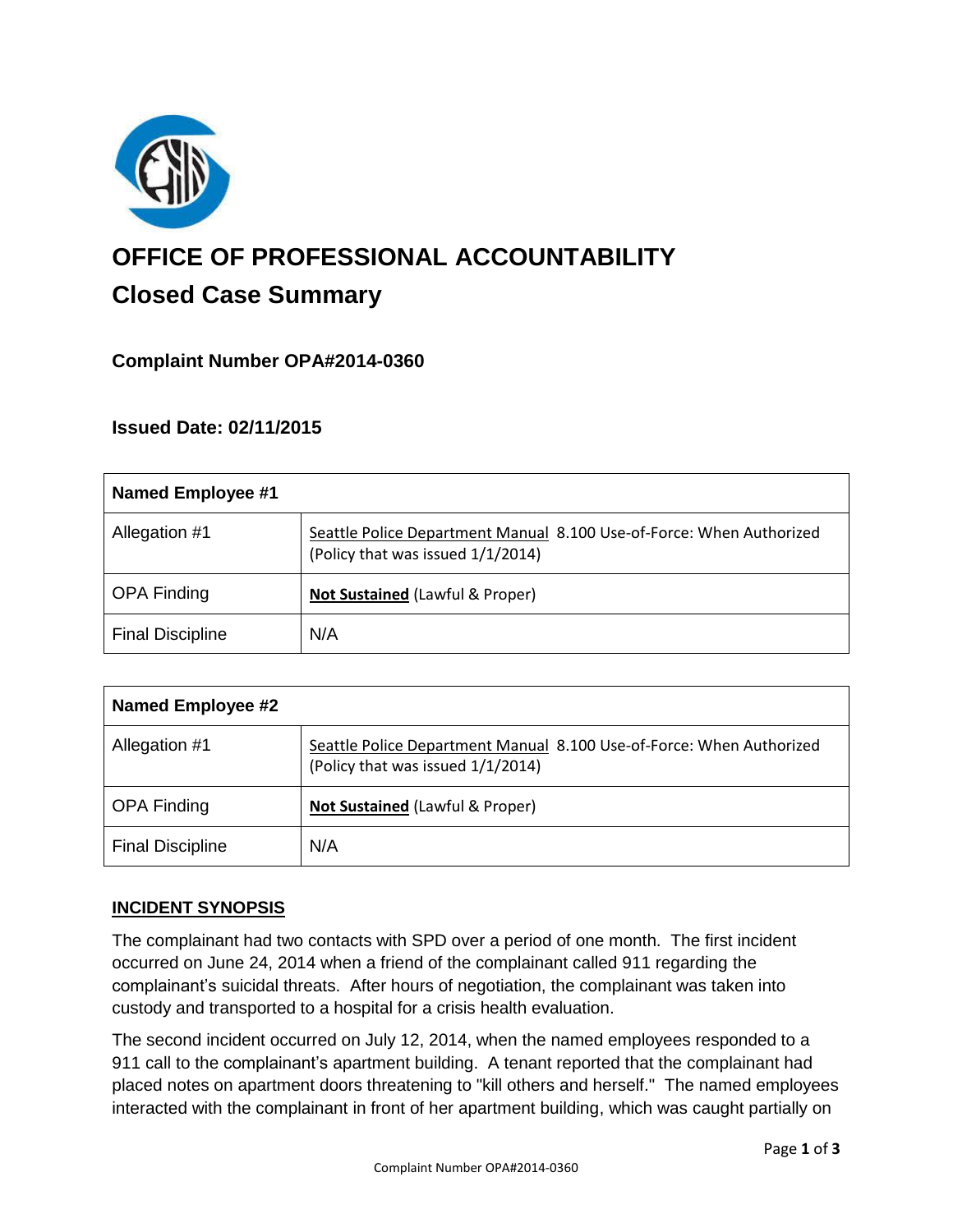In-Car Video. The named employees determined the complainant was a danger to herself and took her into custody, so that she could be transported to a hospital for evaluation. While speaking with the complainant, one of the named employees observed a knife taped to the doorway of the complainant's apartment. The complainant made comments to the named employees about killing herself and others. In the process of restraining the complainant, she was lowered to the floor in order to put the handcuffs on her and this was witnessed by an observer.

# **COMPLAINT**

On July 30, 2014, the complainant left two voicemail messages stating that the named employees had mistakenly arrested her, did not take a report of property damage, went into her home when no one was home, and "beat her up." The complainant did not respond to any OPA attempts for follow up regarding the allegations. As a result, OPA was unable to conduct an interview of the complainant.

### **INVESTIGATION**

The OPA investigation included the following actions:

- 1. Review of the voicemail complaints
- 2. Interviews of witnesses
- 3. Interviews of the named employees
- 4. Review of the In-Car Video

### **ANALYSIS AND CONCLUSION**

The allegations made by the complainant are not supported by the evidence. The named employee's use of force was reasonable, necessary and proportional when interacting with the complainant. The witness, who is a neighbor and friend of the complainant, was present during the July 12, 2014 interaction and stated that the named employees treated the complainant in a dignified manner.